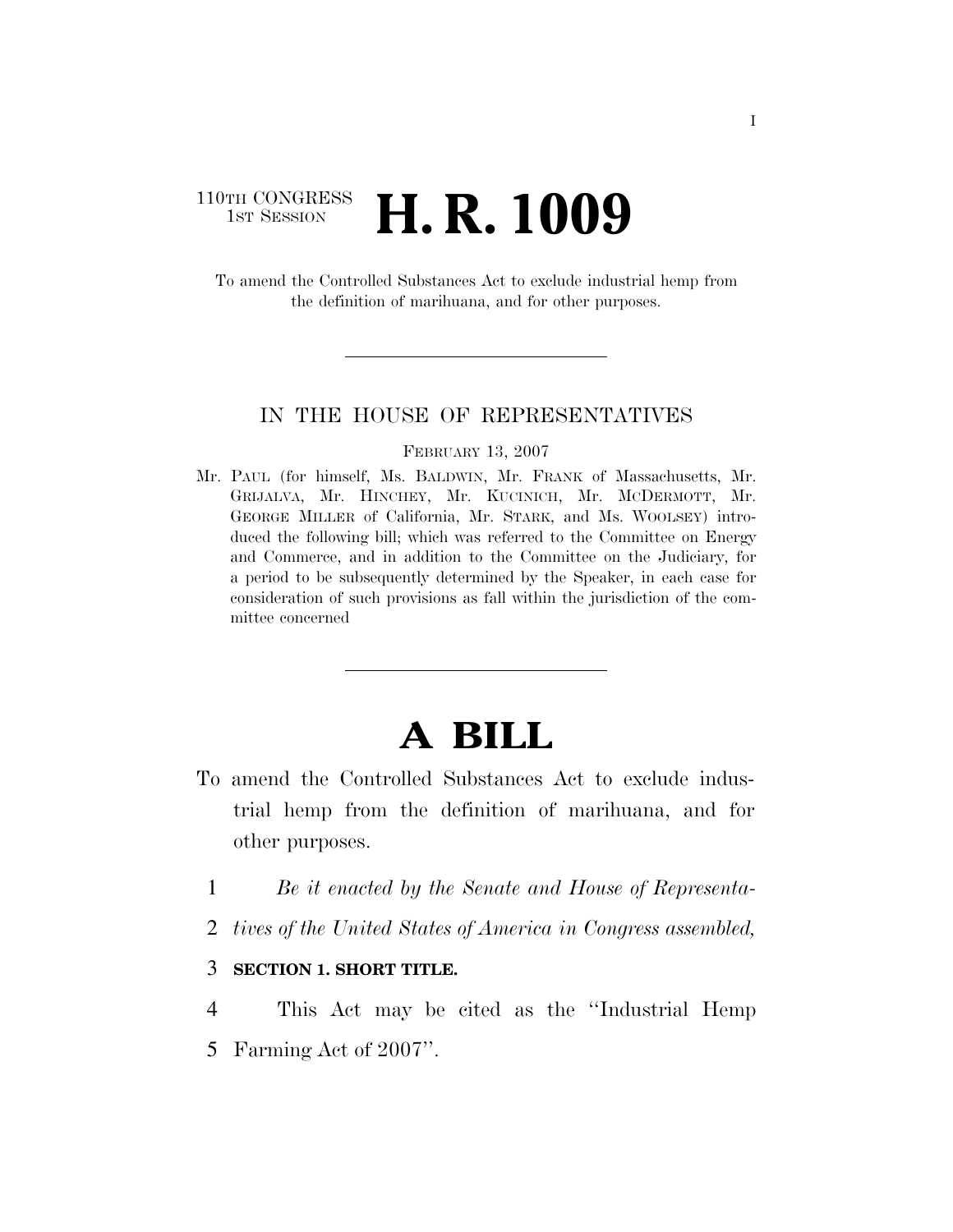**BY STATES.** 

 Section 201 of the Controlled Substances Act (21 U.S.C. 811) is amended by adding at the end the following new subsection:

20 "(i) INDUSTRIAL HEMP DETERMINATION TO BE MADE BY STATES.—In any criminal action, civil action, or administrative proceeding, a State regulating the grow- ing and processing of industrial hemp under State law shall have exclusive authority to determine whether any such plant meets the concentration limitation set forth in